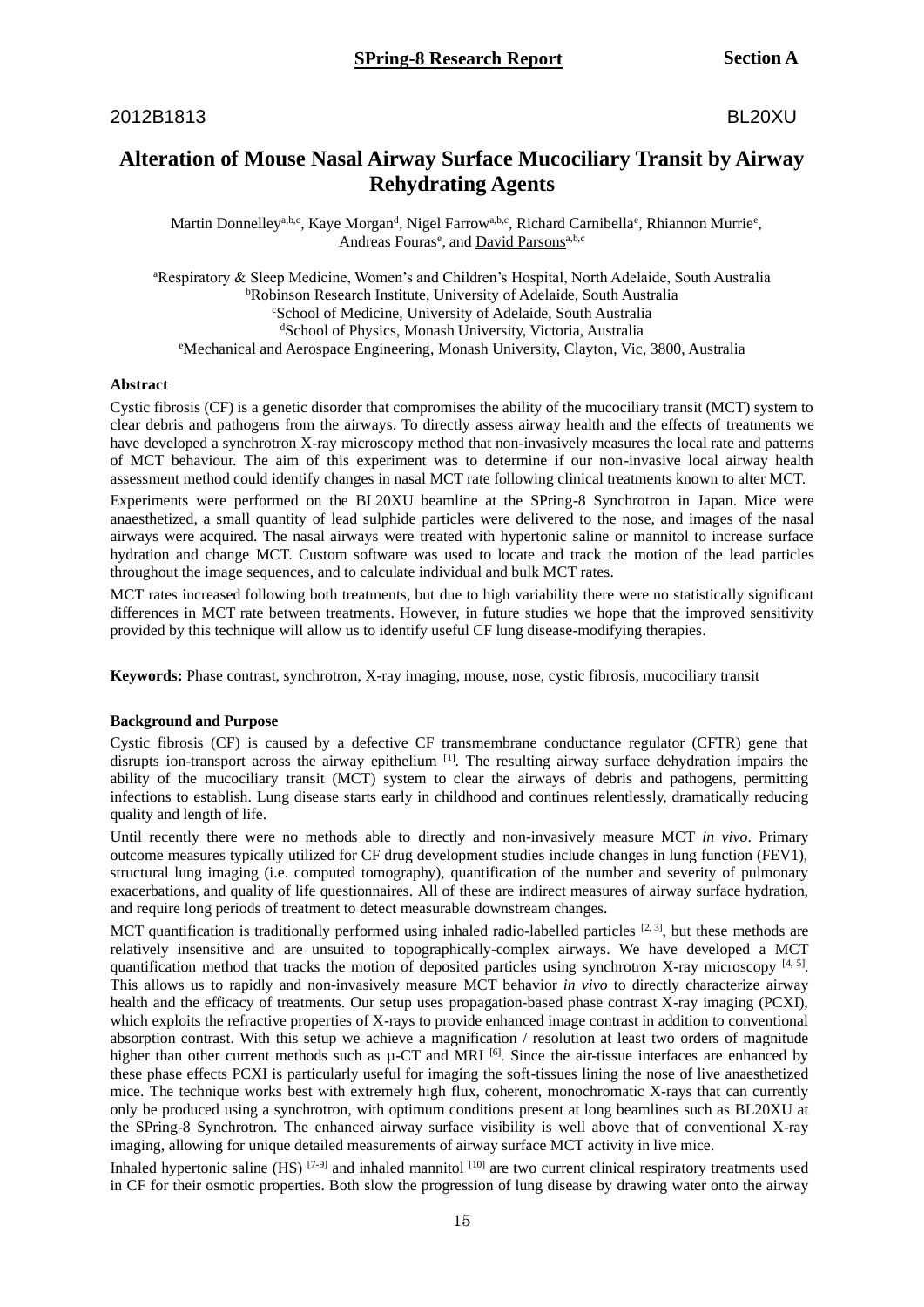surface and rehydrating the airway surface liquid layer to improve mucociliary function and the clearance of mucus. As a small ionic species, deposited HS (7% sodium chloride, MW 58) undergoes rapid homeostasis via epithelial cell ion-channels and tight junction control of water movement in normal airways. In contrast, mannitol is a large sugar alcohol molecule (MW 182), for which there is no homeostatic or absorptive cellular control mechanisms present on the airway surface. For this reason we hypothesized that the effect of mannitol would significantly outlast that of HS.

The aim of this experiment was to determine if our non-invasive airway health assessment method could identify differences in nasal MCT rate between these two common clinical airway rehydration therapies, potentially lost in traditional bulk MCT measurements.

### **Experimental Summary**

Experiments were performed on the BL20XU beamline at the SPring-8 Synchrotron, under approvals from the Animal Ethics Committees of SPring-8, the Women's and Children's Hospital, and the University of Adelaide.

The imaging setup was as previously described  $[4, 11]$ . Briefly, imaging was performed in the downstream experimental hutch 245 meters from the storage ring, using 25 keV monochromatic X-rays and a sample-to-detector distance of ~80 cm. The image field of view was 1.2 mm x 1.43 mm (2160 x 2560 pixels). Exposure times of 10 ms were used to produce a high SNR without movement blur.

Mice (n=17 normal C57Bl/6) were prepared for imaging as described previously  $[4, 11]$ . Mice were anaesthetized with sodium pentobarbital, and the fur around the imaging area was removed using clippers and a depilatory cream to minimize phase artefacts in the images. A small quantity of lead sulphide dust (less than 0.001 g PbS) was insufflated into the right nasal airway using a Dry Powder Insufflator™ (PennCentury, USA). Mice were secured in an imaging holder and placed so that the X-ray beam passed dorso-ventrally through the tip of the nose. Baseline images were acquired at 2 Hz for one minute. The right nasal airway was then treated with either 60 seconds of 7% hypertonic saline or 9% mannitol aerosol delivered using an Aeroneb nebulizer (Aerogen, Ireland) mounted above the nose such that the mice passively inhaled aerosol during each breath. Image acquisition continued at 2 Hz for a further 20 minutes.

Images were flat-field corrected, and custom software [4] was used to track particle motion in a semi-automated manner, and to calculate individual and bulk MCT rates. The quantitative analysis tracked all the moving particles for 20 frames over 12 time points that included baseline  $(t=1)$  and during aerosol delivery  $(t=0)$ . The MCT rate at each time point in each animal was calculated by averaging all of the instantaneous MCT rates for all the moving particles over the 20 frames at that time point. As in previous experiments, particles moving faster than 15 mm/min were excluded from the analysis because their motion likely resulted from rapid bulk fluid movements. Statistical analyses (2-way ANOVA with Bonferroni multiple comparisons) were performed using GraphPad Prism 5.

#### **Results**

Five mice were excluded from the analysis due to the presence of too much lead dust or too much confounding animal movement to enable accurate MCT tracking, leaving n=6 per treatment group. An initial qualitative analysis of the image sequences suggested that in many of the HS treated animals there was a rapid but moderate increase in nasal MCT rate, typically beginning within 10 seconds post HS aerosol delivery, and lasting ~120 seconds. In the mannitol treated group the increases in MCT rate were initially smaller and slower (starting  $\sim 90$ ) seconds after delivery), but lasted longer than HS.



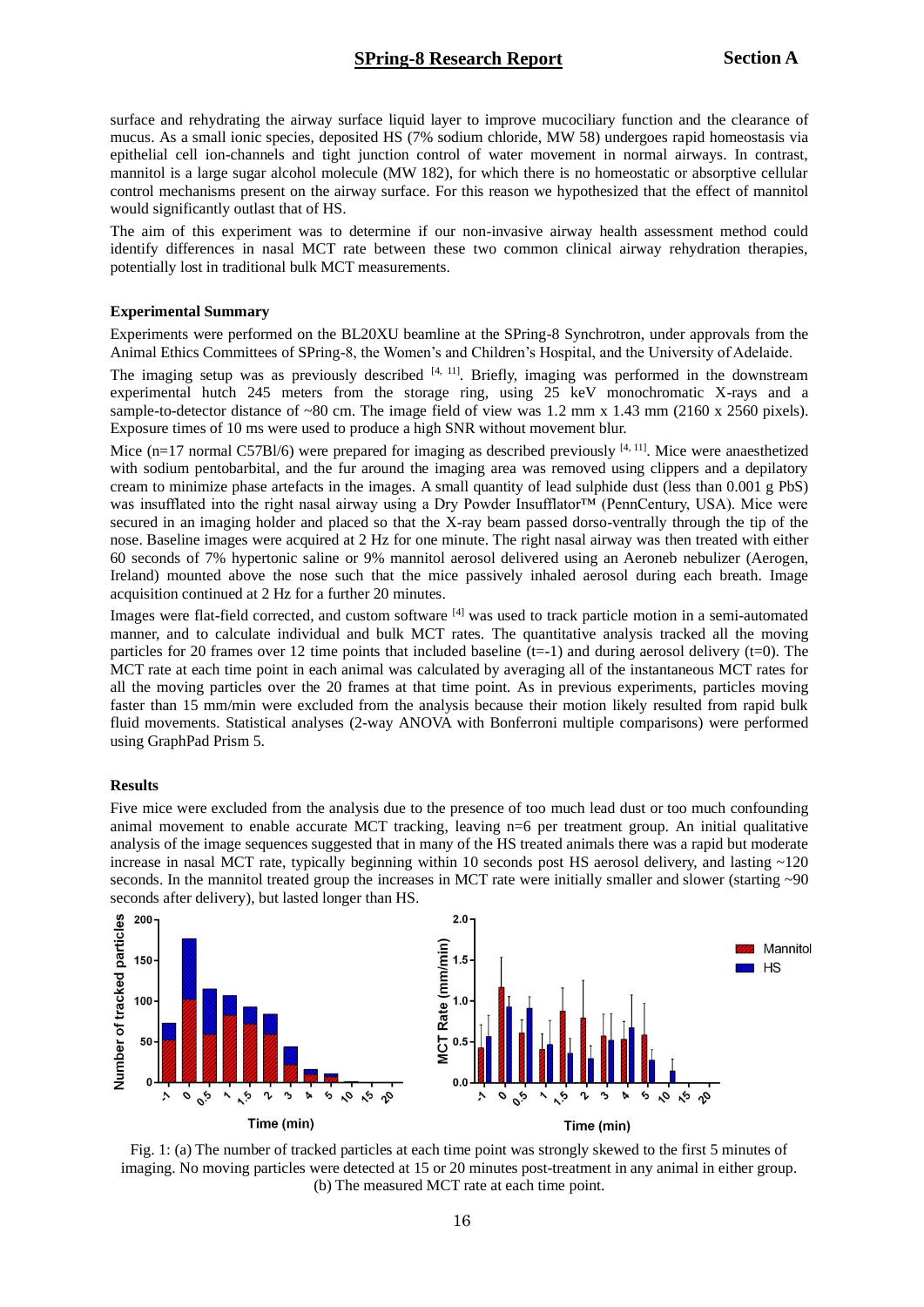# **SPring-8 Research Report Section A**

The quantitative analysis showed that there was one non-responder in each group, which may have been due to an aerosol delivery failure or misplacement of the Aeroneb that resulted in poor aerosol delivery to the mouse nose. The maximum number of particles tracked at any time point was 33 in the HS group (3.5±7.0) and 49 in the mannitol group (6.5±11.0). More moving particles were tracked in the mannitol group at all time points, including at baseline. The presence of moving particles was strongly skewed to the first  $\sim$  5 minutes of the experiment, with relatively few moving particles tracked after 5 minutes, reducing the reliability of the MCT rate measurements at the later time points (see Fig. 1a). Figure 1b shows that there was an increase in MCT rate compared to baseline after either treatment, and this effect lasted ~5 minutes. Mannitol typically produced larger increases in MCT rate, and although there appeared to be some measured differences in MCT rate between the two treatments none were statistically significant.

Figure 2 shows examples of the tracking of moving lead particles in the mannitol and HS treatment groups, at baseline and two time points post-delivery.



Fig. 2: Insufflated lead sulphide MCT marker particles are visible in synchrotron PCXI images of mouse nasal airways. The initial location of each tracked particle is identified with a red dot, with the location of that same particle in subsequent frames marked with blue dots. Stationary particles are not marked. Images are 1.2 mm x 1.43 mm.

### **Discussion**

We have demonstrated that MCT can be visualized by tracking the motion of deposited lead sulphide dust along the nasal airway surface, although no statistically significant differences were found between the mannitol and HS treatment groups. This is most likely because the study was poorly powered (see Challenges below), but may also indicate there are no differences between the two treatments, or that our method lacks the sensitivity to detect differences. In any case, further studies are required.

Until this work it was not possible to non-invasively assess the effectiveness of potential treatments at their site of action on live airway surfaces. With this new methodology we plan to determine the efficacy of other clinically relevant airway rehydrating therapies in the mouse nose and trachea, as well as using alternative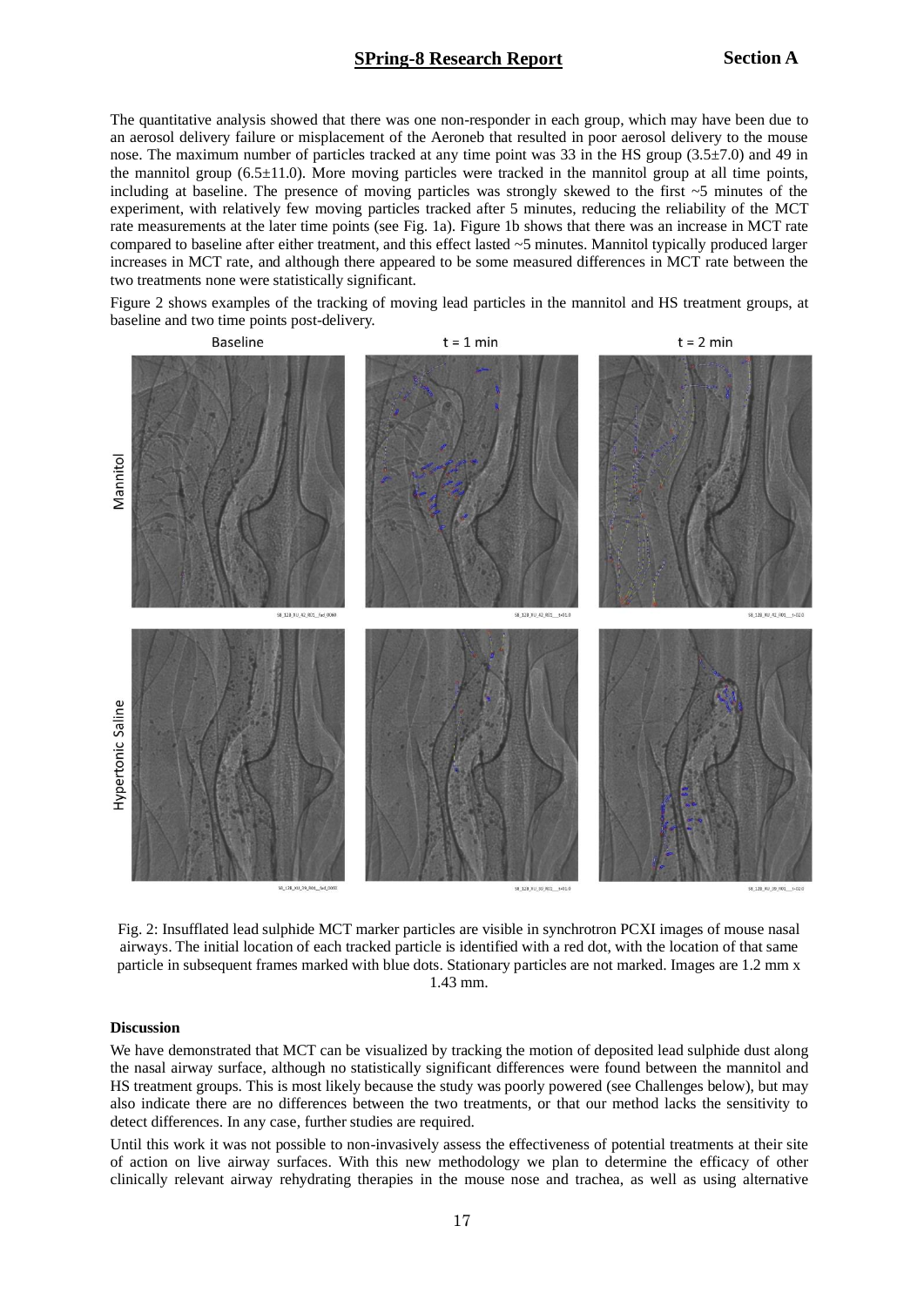models of CF–like lung disease (β-ENaC mice). We expect that the improved sensitivity available with this technique will accelerate the ability to test useful CF lung disease-modifying interventions in small animal models, and enhance the development of proposed new therapies.

### **Challenges**

Lead sulphide is likely to be an irritant in the mouse nose, and may contribute to coughing and other motion, despite the animal being well anaesthetized throughout the experiment. We hypothesise that the surface properties of the lead dust, in particular its surface irregularity, and the variability in the size of the particles may also affect clearance rates, and increase variability. Particle dosing levels between animals were inconsistent, being too low in some animals and too high in others. In addition, during particle delivery it was not possible to uniformly distribute the particles across the airway surface; as a result, some of the particles cluster together and likely alter the measured MCT rates. The volume of aerosol delivered was also variable and often too high, since we saw particles moving in bulk fluid in many animals. Combined, these factors resulted in movement artefacts that made particle tracking much more challenging and reduced the accuracy of the MCT rate measurements, as well as requiring removal of some animal data from the analysis. With too much liquid it is also difficult to separate true MCT from particles in bulk fluid flow. Remotely and accurately delivering small quantities of the marker particles and the two therapies to the nasal airways is a major challenge, and we are developing improved methods of achieving this. The experiment was not sufficiently powered to differentiate the differences between the two treatments. In future experiments we will use larger group sizes (power analyses suggests n=14 per group), reduce the amount of aerosol delivered (while increasing the aerosol delivery length), improve the particle delivery method, and also test the effectiveness of more uniform MCT marker particles.

### **Acknowledgements**

Studies supported by the WCH Foundation, NH&MRC Australia, philanthropic donors via the Cure4CF Foundation Ltd [\(www.cure4cf.org\)](http://www.cure4cf.org/), and Pharmaxis Ltd. The synchrotron radiation experiments were performed on the BL20XU beamline at the SPring-8 Synchrotron, with the approval of the Japan Synchrotron Radiation Institute (JASRI) under proposal number 2012B1813. We thank Naoto Yagi, Kentaro Uesugi, Yoshio Suzuki and Akihisa Takeuchi for their assistance at the BL20XU beamline. Dr Wolfgang Jarolimek (Pharmaxis Ltd) provided the mannitol powder. MD is supported by a MS McLeod Postdoctoral Fellowship, KM by an ARC DECRA and VESKI VPRF Fellowship, and AF by an NHMRC CDF. Travel was supported by the Australian Synchrotron International Synchrotron Access Program (ISAP). The ISAP is an initiative of the Australian Government being conducted as part of the NCRIS.

### **References**

- [1] J. J. Wine, "The genesis of cystic fibrosis lung disease", *J. Clin. Invest.,* **103**, 309-312, (1999).
- [2] B. R. Grubb, J. H. Jones, and R. C. Boucher, "Mucociliary transport determined by in vivo microdialysis in the airways of normal and CF mice", *American journal of physiology. Lung cellular and molecular physiology,* **286**, L588-595, (2004).
- [3] M. F. Quinlan, S. D. Salman, D. L. Swift, H. N. Wagner, Jr., and D. F. Proctor, "Measurement of mucociliary function in man", *Am. Rev. Respir. Dis.,* **99**, 13-23, (1969).
- [4] M. Donnelley, K. S. Morgan, K. K. Siu, A. Fouras, N. R. Farrow, R. P. Carnibella*, et al.*, "Tracking extended mucociliary transport activity of individual deposited particles: longitudinal synchrotron X-ray imaging in live mice", *J. Synchrotron Radiat.,* **21**, 768-773, (2014).
- [5] M. Donnelley, K. S. Morgan, K. K. Siu, and D. W. Parsons, "Dry deposition of pollutant and marker particles onto live mouse airway surfaces enhances monitoring of individual particle mucociliary transit behaviour", *J. Synchrotron Radiat.,* **19**, 551-558, (2012).
- [6] A. R. Martin, R. B. Thompson, and W. H. Finlay, "MRI measurement of regional lung deposition in mice exposed nose-only to nebulized superparamagnetic iron oxide nanoparticles", *J. Aerosol Med.*